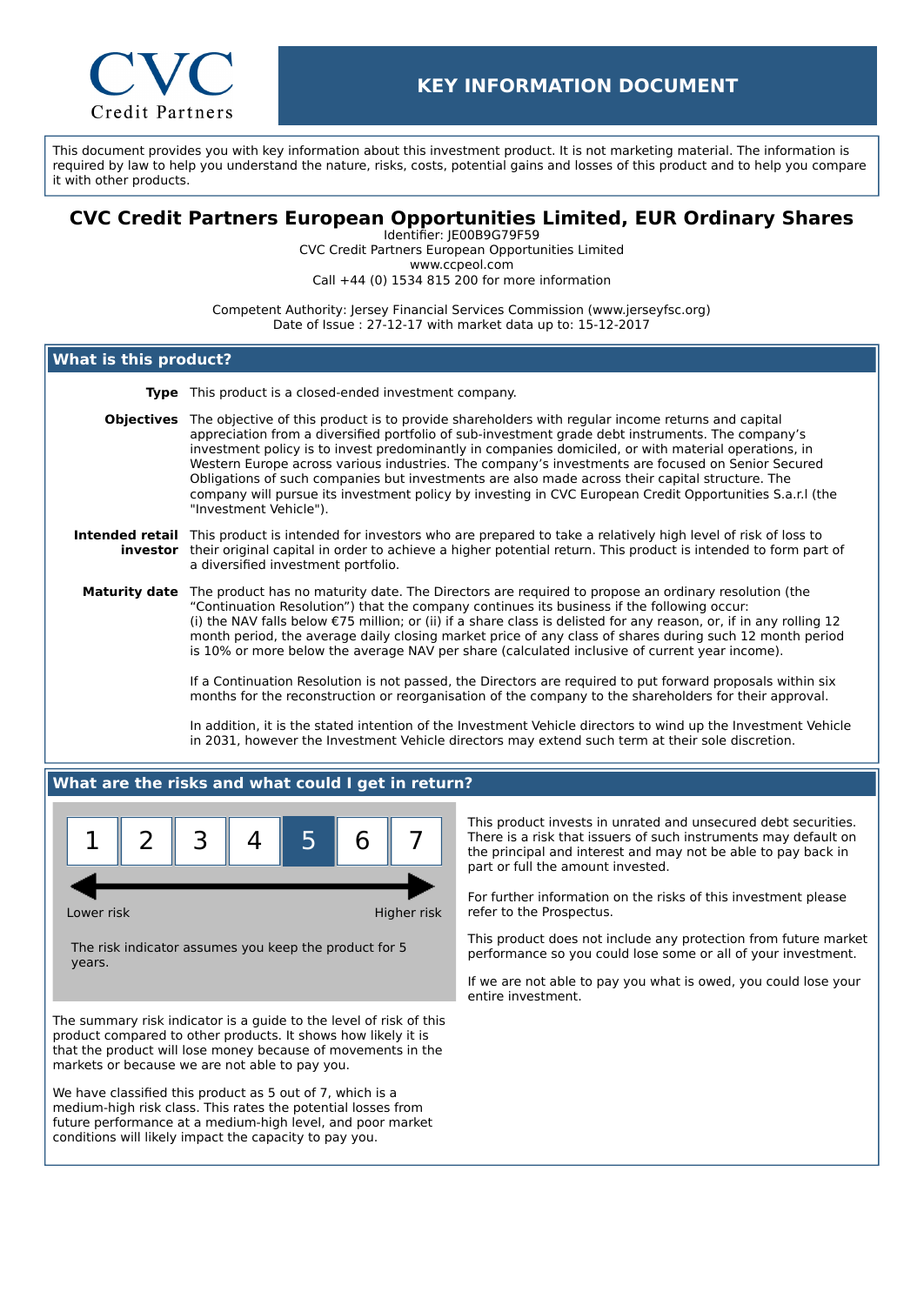| <b>Investment EUR 10 000</b> |                                     |           |            |                                            |  |  |
|------------------------------|-------------------------------------|-----------|------------|--------------------------------------------|--|--|
| <b>Scenarios</b>             |                                     | 1 Year    | 3 Years    | 5 Years<br>(Recommended<br>Holding Period) |  |  |
| <b>Stress scenario</b>       | What you might get back after costs | 6 573.66  | 6 744.97   | 5956.99                                    |  |  |
|                              | Average return each year            | -34.26%   | $-12.30\%$ | $-9.84\%$                                  |  |  |
| Unfavourable scenario        | What you might get back after costs | 9 388.82  | 9 669 40   | 10 242.35                                  |  |  |
|                              | Average return each year            | $-6.11\%$ | $-1.11\%$  | 0.48%                                      |  |  |
| <b>Moderate scenario</b>     | What you might get back after costs | 10 614.01 | 11 962.48  | 13 482.27                                  |  |  |
|                              | Average return each year            | 6.14%     | 6.15%      | 6.16%                                      |  |  |
| <b>Favourable scenario</b>   | What you might get back after costs | 12 002.70 | 14 803.82  | 17 752.40                                  |  |  |
|                              | Average return each year            | 20.03%    | 13.97%     | 12.16%                                     |  |  |

This table shows the money you could get back over the next 5 years, under different scenarios, assuming that you invest EUR 10 000.

The scenarios shown illustrate how your investment could perform. You can compare them with the scenarios of other products.

The scenarios presented are an estimate of future performance based on evidence from the past on how the value of this investment varies, and are not an exact indicator. What you get will vary depending on how the market performs and how long you keep the investment/product.

The stress scenario shows what you might get back in extreme market circumstances, and it does not take into account the situation where we are not able to pay you.

The figures shown include all the costs of the product itself, but may not include all the costs that you pay to your advisor or distributor. The figures do not take into account your personal tax situation, which may also affect how much you get back.

## **What happens if CVC Credit Partners European Opportunities Limited is unable to pay out?**

The company's shares are listed on the Premium segment of the London Stock Exchange's main market. Should the company be liquidated, the amount you receive for your holding will be based on the value of assets available for distribution after all other liabilities have been paid. Shareholders in this company do not have the right to make a claim to the Financial Services Compensation Scheme or any other compensation scheme in the event that the company is unable to pay out.

### **What are the costs?**

The Reduction in Yield (RIY) shows what impact the total costs you pay will have on the investment return you might get. The total costs take into account one-off, ongoing and incidental costs.

The amounts shown here are the cumulative costs of the product itself, for three different holding periods. They include potential early exit penalties. The figures assume you invest EUR 10 000. The figures are estimates and may change in the future.

#### **Costs over time**

The person selling you or advising you about this product may charge you other costs. If so, this person will provide you with information about these costs, and show you the impact that all costs will have on your investment over time.

The following costs are not included in the entry and exit fee calculation: broker commission, entry and exit charges paid to your fund manager, platform fees, mark ups, stamp duty, transaction tax and foreign exchange costs.